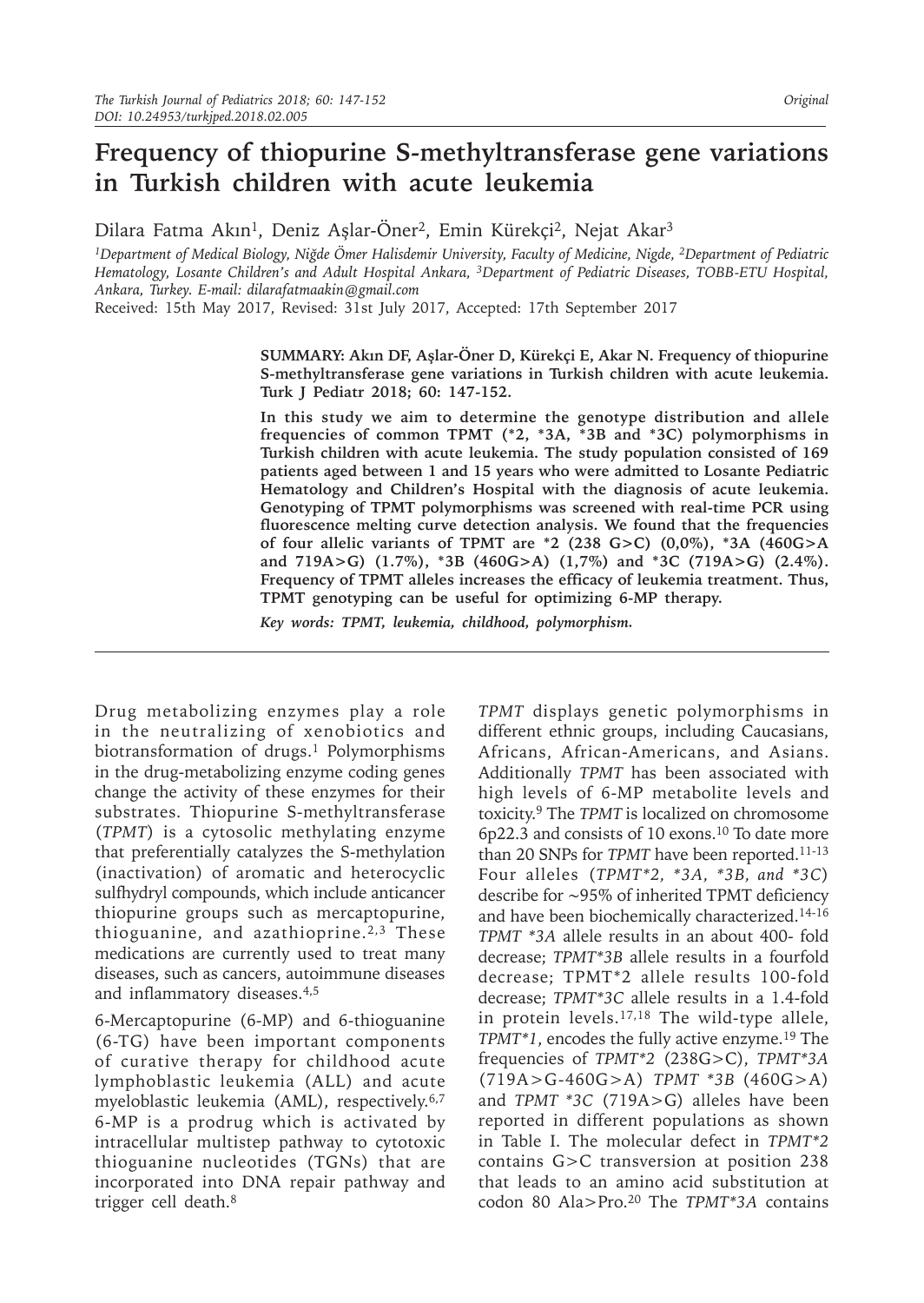

**Fig. 1.** Melting Curve analysis with the Light Cycler 480 II. These dual peaks show heterozygous samples. (1) TPMT \*3C wildtype, (2) TPMT \*3C heterozygote (rs1142345), (3) TPMT \*3B wildtype, (4) TPMT \*3B heterozygote (rs1800460).

two nucleotide transitions G>A and A>G at positions 460 and 719 that lead to the amino acid substitution at codon 154 Ala>Thr and at codon 240 Tyr>Cys.21 The *TPMT\*3B* contains single nucleotide transition G>A at position 460 that lead to the amino acid substitution at codon 154 Ala>Thr.22 The *TPMT\*3C* contains A>G transversion at position 719 that leads to the amino acid substitution at codon 240  $Tyr > Cys.$ <sup>23</sup>

These alleles are accounted for more than 80% of *TPMT* in Caucasians [24]. The frequencies of four variant *TPMT* alleles (*TPMT \*2, TPMT \*3B, TPMT \*3C, TPMT \*3A*) accounting for more than 80% of all low activity cases were determined in children with ALL in Turkish population.25

The aim of this study is to determine the

genotype distribution and allele frequencies of common *TPMT\*2,\*3A, 3B,* and *\*3C* polymorphisms by melting curve detection analysis with Light Cycler 480 II System in Turkish children with acute leukemia.

#### **Material and Methods**

### *Patients and sample collections*

Study population consisted of 169 patients (99 males and 70 females) aged between 1 and 15 years who were admitted to Lösante Pediatric Hematology and Children's Hospital and diagnosed with childhood acute leukemia. Patient characteristics were shown in Table I.

An informed written consent was obtained from all the patients' parents. The study was carried out in accordance with the code of Ethics of

|                      | Range-Mean | $Age \pm SD$   |
|----------------------|------------|----------------|
| Age, years<br>Gender | $1 - 15$   | $7.8 \pm 3.76$ |
|                      |            |                |
| Male                 | 97         |                |
| Female               | 72         |                |
| Type of disease      |            |                |
| ALL                  | 151        |                |
| AML                  | 14         |                |
| BAL                  | 4          |                |

**Table I.** Demographic Features of the Patients.

ALL: Acute lymphoblastic leukemia; AML: Acute myeloid leukemia; BAL:Biphenotype acute leukemia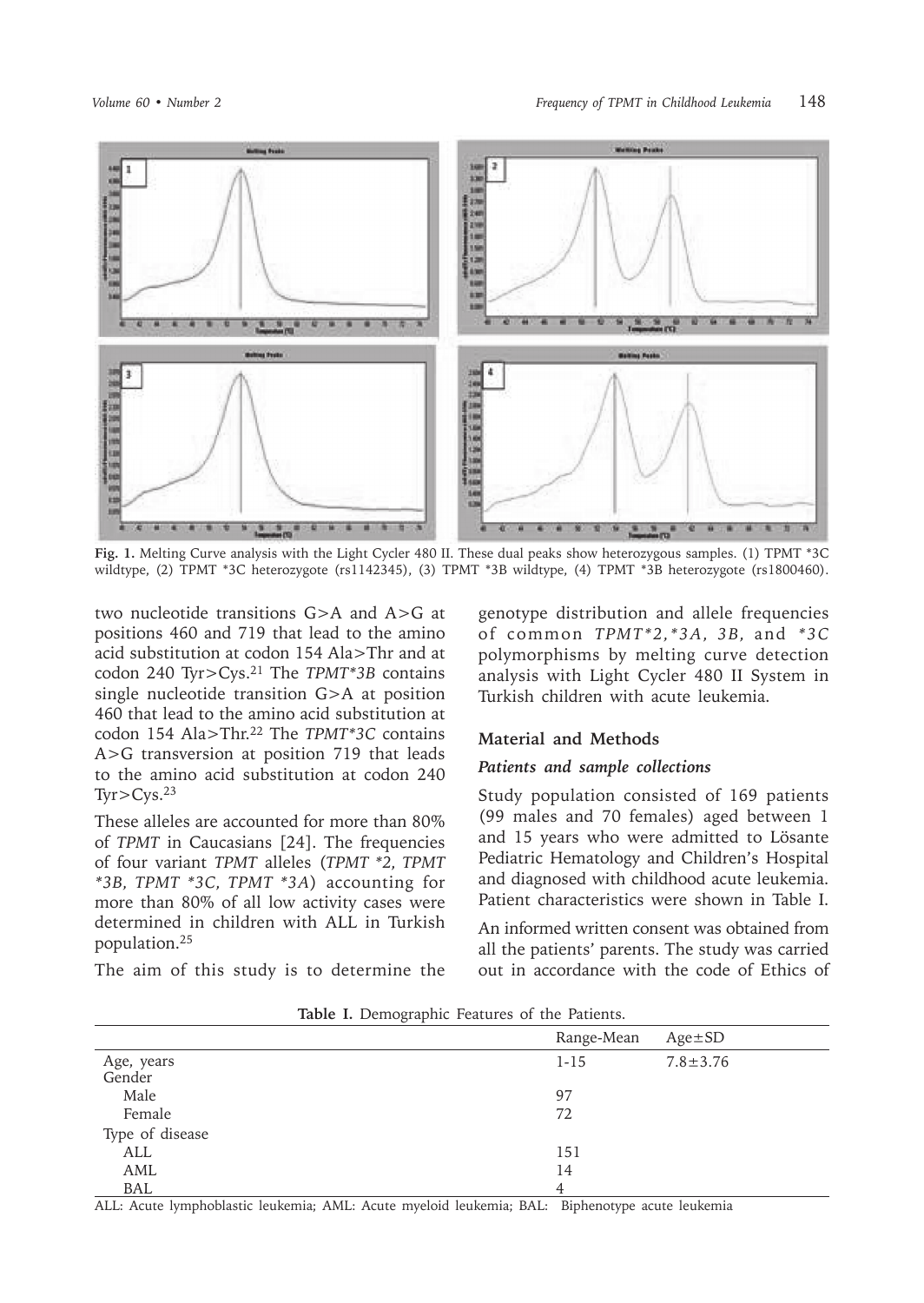| TPMT Allele        | <b>SNP</b> Position      | Ref SNP<br>number       | Amino acid<br>change      | Genotype<br>distributions<br>$(\%)$ n:169 | Allele<br>frequencies<br>(%) n:169 |
|--------------------|--------------------------|-------------------------|---------------------------|-------------------------------------------|------------------------------------|
| TPMT *1            | Wild Type                |                         |                           | 165 (97.6)                                |                                    |
| TPMT <sup>*2</sup> | 238G > C                 | rs1800462               | Ala80Pro                  | 0.0                                       | 0.0                                |
| TPMT*3A            | $460G > A -$<br>719A > G | rs1800460-<br>rs1142345 | $Ala154Thr-$<br>Tyr240Cys | 3(1.7)                                    | $G/0.99-A/0.01$<br>$A/0.98-G/0.02$ |
| TPMT*3B            | 460G > A                 | rs1800460               | Ala154Thr                 | 3(1.7)                                    | $G/0.99-A/0.01$                    |
| TPMT*3C            | 719A > G                 | rs1142345               | Tyr240Cys                 | 4(2.4)                                    | $A/0.98-G/0.02$                    |

**Table II.** Genotype Distributions and Frequencies of *TPMT\* (1,2,3A,3B,3C)* Gene Polymorphisms in Turkish Children with Acute Leukemia.

SNP: single nucleotide polymorphism

the World Medical Association (Declaration of Helsinki) for experiments involving humans. The Ankara University, School of Medicine Ethics Committee approved the study protocol (Project No.14-646-14/2014) and informed consent was provided by the patients' parents. Blood samples were collected with EDTAcontaining tubes and DNA was extracted from peripheral blood and bone marrow leukocytes with MagNA Pure automatic DNA isolation instrument (Roche Diagnostics, Manheim, Germany).

## *TPMT genotyping*

*TPMT* polymorphisms analyses were performed by real-time PCR (RT-PCR). Genotyping of *TPMT* mutations were screened with real time PCR using fluorescence melting curve detection analysis by means of the Light Cycler 480 II System (Roche Diagnostics, Manheim, Germany). For G238C (\*2), primers are used which flank the region around the potential mutation place and produce an amplicon of 197 bp. For G460A (\*3A, \*3B) and A719G (\*3A, \*3C), two primer pairs are used generating amplicons of 159 bp and respectively 177 bp. The melting-point curve analysis allows a clear identification of wildtype, heterozygous or homozygous genotypes.

# *Statistical analysis*

The chi-square test was used to compare categorical variables. P value of <0.05 was considered statistically significant. Allelic frequencies were calculated by gene-counting method and the genotype distribution with Hardy- Weinberg expectations were determined by  $\chi^2$  and Fisher's exact tests.

## **Results**

In this study, we performed Real Time PCR method to detect three types of polymorphisms of the human *TPMT.* Three *TPMT* polymorphisms; G238C substitution located in exon 5 region, G460A substitution located in exon 7 region, and A719G substitution located in exon 10 region. *TPMT* genotypes of the most prevalent mutant allele's (*TPMT \*2, \*3A, \*3B and \*3C*) variant genotypes were determined in 169 Turkish children with leukemia who were diagnosed with ALL and AML.

As presented in Table II, three (1.7%) patients carried G460A polymorphism in heterozygote state, thus named as carriers of *TPMT\*3B.* Three (1.7%) patients carried both G460A and A719G polymorphisms and were named *TPMT\*3A.* Four (2.4%) patients carried polymorphism A719G indicating to have heterozygote state *TPMT\*3C. TPMT\*2* polymorphism was not detected in 169 patients. The patients that carried none of these variants were named as *TPMT\*1* and one hundred sixty-five samples (165 of 169 subjects) carried the *TPMT*

The genotype frequencies of *TPMT* polymorphisms in healthy individuals from different countries were given in Table III.

# **Discussion**

TPMT catalyzes the methylation of thiopurine drugs such as azathioprine and 6-mercaptopurine.26 TPMT enzyme activity is influenced by polymorphisms in the *TPMT*  gene.27-29 Thus, heterozygous alleles have intermediate TPMT activity, homozygous alleles have low TPMT activity and both of them have greater risk of developing thiopurine-induced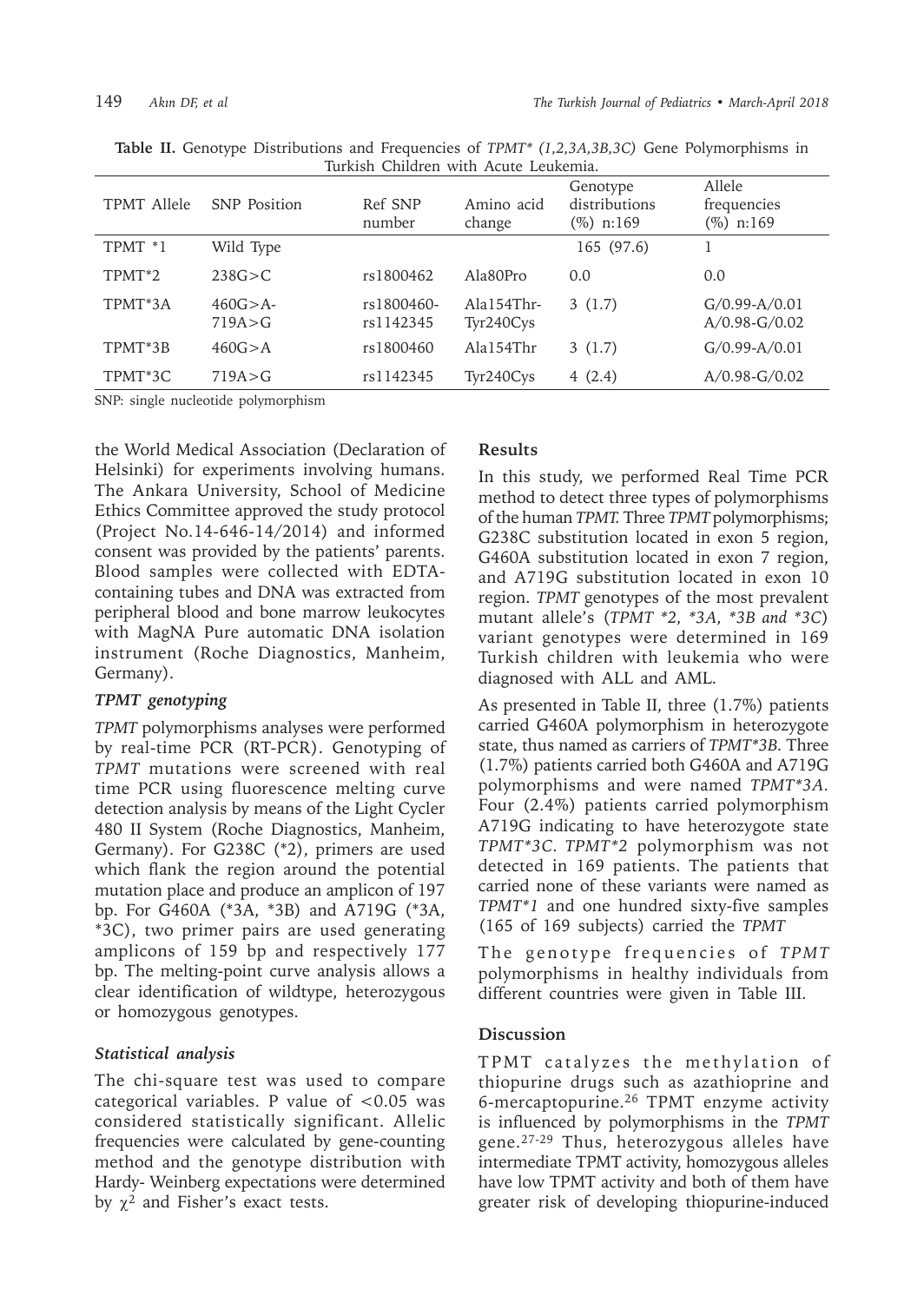| Study<br>Group(n) | Population | Genotype distribution (%) |              |         | References |
|-------------------|------------|---------------------------|--------------|---------|------------|
|                   |            | TPMT <sup>*2</sup>        | TPMT*3A      | TPMT*3C |            |
| 382               | France     | 0.7                       | 3.0          | 0.4     | [9]        |
| 296               | Turkey     | 2.0                       | 1.0          | 1.4     | $[30]$     |
| 398               | England    | 0.5                       | 4.5          | 0.3     | $[37]$     |
| 564               | America    | 0.2                       | 3.2          | 0.2     | $[38]$     |
| 2428              | Germany    | 0.2                       | 4.4          | 0.4     | $[39]$     |
| 206               | Italy      | 0.4                       | 3.9          | 0.9     | $[40]$     |
| 384               | Japan      | 0.0                       | 0.0          | 1.6     | $[41]$     |
| 254               | Iran       | 3.93                      | 0.87         | 1.57    | $[42]$     |
| 400               | Chinese    | $\mathbf{0}$              | $\mathbf{0}$ | 3       | $[43]$     |
| 654               | Kazakhstan | 0.0                       | 0.3          | 0.9     | [43]       |

**Table III.** The Genotype Distribution (%) of *TPMT* Polymorphism in Healthy Individuals From Different Country.

myelosuppression. Therefore, it is indispensable to have knowledge about *TPMT* SNP frequencies in a population to evaluate the safety and efficacy of ALL treatment. Accordingly, this study was undertaken to determine the prevalence of the *TPMT* mutations in Turkish children with acute leukemia. We found that genotype distribution of the most relevant *TPMT* polymorphisms in Turkish children with acute leukemia were 2.4%.

Differences in *TPMT* polymorphisms change among ethnic groups, ranging from 2% to 14% prevalence. *TPMT\*2* and *\*3* alleles are the most common mutant alleles in Caucasians 30. Sayitoglu et al. $31$  detected a prevalence of the *TPMT\*2, TPMT\*3B* and *\*3C* in Turkish healthy individuals, 2%, 0%, and 1.4%, respectively. However, we did not detect *TPMT\*2* alleles in Turkish children with leukemia. When their data in Turkish healthy individuals compared to ours in present study, 3B and 3C genotype prevalence were found higher in our Turkish children with leukemia. Tumer et al's.25 data on the frequency of *TPMT* variants in the Turkish population on 106 Turkish children with ALL revealed the frequency of the *TPMT\*2, TPMT\*3B*  and *3C\** in their study group, %0, 0.9%, and 0.9%, respectively. Their genotype frequencies were found lower than our results.

A study by Hongeng et al.32 analyzed *TPMT* genotype status of 75 Thai children with ALL. They detected only \*3C allele (11%). They reported that there was no difference in the genetic variation of *TPMT* between Asian

and North American Caucasian populations. Lennard et al.<sup>33</sup> who studied 1320 children with ALL in England reported that *TPMT \*3B* allele was not detected, \*3A and \*3C allele frequencies were 4.5% 0.7% respectively. Ayesh et al.29 studied 56 children with ALL in Gaza Strip and *TPMT\*2, TPMT\* 3B* and *TPMT\*3C* were not found. \*3A allele frequency in their study group was found 0.89%. Zgheib et al.34 who analyzed 127 children with ALL in Lebanon have reported that none of the patients were homozygous alleles while three patients were heterozygous *TPMT*\* 3A (2.4%) alleles. Farfan et al.35 who studied 103 Chilean children with leukemia have reported that the total frequency of *TPMT* alleles was 8%. *TPMT\*2, TPMT\*3A* and *TPMT\*3B* alleles were found in 0%, 7%, and 1%, respectively. In the study performed by Chrzanowska et al.36 (included 98 children with ALL) they have shown a frequency of *TPMT\*1* 94.4 %, *TPMT\*3A* 5.1 % and *TPMT\*2* 0.5 %.

Genotype and phenotype determination studies are needed to identify the predictive power of *TPMT* genotyping. These results can help to coordinate pretreatment strategies in patients with leukemia requiring thiopurine medication in their standard therapy.

We hope that our results show the presence of genetic causes of TPMT hypoactivity in Turkish population and help to provide genetic strategies to analyze these patients prior to anticancer therapy.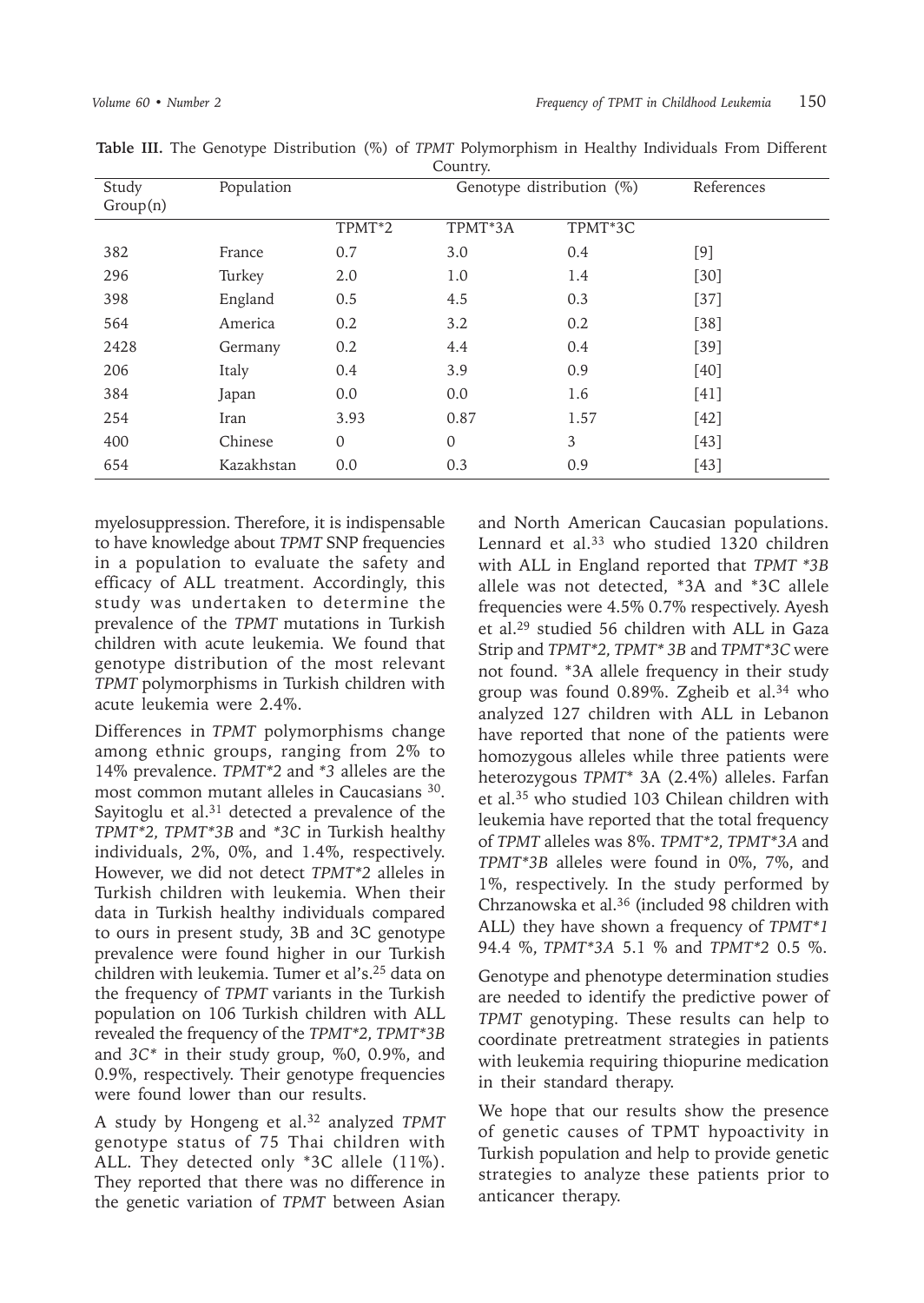#### **REFERENCES**

- 1. Evans WE, Johnson JA. Pharmacogenomics: the inherited basis for interindividual differences in drug response. Annu Rev Genomics Hum Genet 2001; 2: 9-39.
- 2. Azimi F, Jafariyan M, Khatami S, Mortazavi Y, Azad M. Assessment of Thiopurine-based drugs according to Thiopurine S-methyltransferase genotype in patients with Acute Lymphoblastic Leukemia. Iran J Ped Hematol Oncol 2014; 4: 32-38.
- 3. Buster EH, van Vuuren HJ, Zondervan PE, Metselaar HJ, Tilanus HW, de Man RA. Thiopurine-methyltransferase and inosine triphosphate pyrophosphatase polymorphism in a liver transplant recipient developing nodular regenerative hyperplasia on low-dose azathioprine. Eur J Gastroenterol Hepatol 2008; 20: 68-72.
- 4. Krynetski E, Evans WE. Drug methylation in cancer therapy: lessons from the TPMT polymorphism. Oncogene 2003; 22: 7403-7413.
- 5. McLeod HL, Pritchard SC, Githang'a J, et al. Ethnic differences in thiopurine methyltransferase pharmacogenetics: evidence for allele specificity in Caucasian and Kenyan individuals. Pharmacogenetics 1999; 9: 773-776.
- 6. Cheok MH, Lugthart S, Evans WE. Pharmacogenomics of acute leukemia. Annu Rev Pharmacol Toxicol 2006; 46: 317-353.
- 7. Wells RJ, Woods WG, Buckley JD, et al. Treatment of newly diagnosed children and adolescents with acute myeloid leukemia: A children cancer group study. J Clin Oncol 1994; 12: 2367-2377.
- 8. Lennard L, Maddocks J. Assay of 6-thioguanine nucleotide, a major metabolite of azathioprine, 6-mercaptopurine and 6-thioguanine, in human red blood cells. J Pharm Pharmacol 1983; 35: 15-18.
- 9. Spire-Vayron de la Moureyre C, Debuysere H, Mastain B, et al. Genotypic and phenotypic analysis of the polymorphic thiopurine S-methyltransferase gene (TPMT) in a European population. Br J Pharmacol 1998; 125: 879-887.
- 10. Szumlanski C, Otterness D, Her C, et al. Thiopurine methyltransferase pharmacogenetics: human gene cloning and characterization of a common polymorphism. DNA Cell Biol 1996; 15: 17-30.
- 11. Cheok MH, Lugthart S, Evans WE. Pharmacogenomics of acute leukemia. Annu Rev Pharmacol Toxicol 2006; 46: 317-353.
- 12. Wall AM, Rubnitz JE. Pharmacogenomic effects on therapy for acute lymphoblastic leukemia in children. Pharmacogenomics J 2003; 3: 128-135.
- 13. Evans WE, Hon YY, Bomgaars L, et al. Preponderance of thiopurine S-methyltransferase deficiency and heterozygosity among patients intolerant to mercaptopurine or azathioprine. J Clin Oncol 2001; 19: 2293-2301.
- 14. Relling MV, Gardner EE, Sandborn WJ, et al; Clinical Pharmacogenetics Implementation Consortium. Clinical Pharmacogenetics Implementation Consortium guidelines for thiopurine methyltransferase genotype and thiopurine dosing. Clin Pharmacol Ther 2011; 89: 387-391.
- 15. Alvarez LL, Venegas MS, Larrondo LM, Becerra NB, Castro AL, Quera RP. Thiopurine Smethyltransferase gene polymorphism in Chilean blood donors. Rev Med Chil 2009; 137: 185-192.
- 16. Salavaggione OE, Wang L, Wiepert M, Yee VC, Weinshilboum RM. Thiopurine S methyltransferase pharmacogenetics: variant allele functional and comparative genomics. Pharmacogenet Genomics 2005; 15: 801-815.
- 17. Tai HL, Krynetski EY, Schuetz EG, Yanishevski Y, Evans WE. Enhanced proteolysis of thiopurine S-methyltransferase (TPMT) encoded by mutant alleles in humans (TPMT\*3A, TPMT\*2): mechanisms for the genetic polymorphism of TPMT activity. Proc Natl Acad Sci U S A 1997; 94: 6444-6449.
- 18. Wang L, Nguyen TV, McLaughlin RW, Sikkink LA, Ramirez-Alvarado M, Weinshilboum RM. Human thiopurine S-methyltransferase Mpharmacogenetics: variant allozyme misfolding and aggresome formation. Proc Natl Acad Sci USA 2005; 102: 9394-9399.
- 19. Yates CR, Krynetski EY, Loennechen T, et al. Molecular diagnosis of thiopurine S-methyltransferase deficiency: genetic basis for azathioprine and mercaptopurine intolerance. Ann Intern Med 1997; 126: 608-614.
- 20. Otterness D, Szumlanski C, Lennard L, et al. Human thiopurine methyltransferase pharmacogenetics: gene sequence polymorphisms. Clin Pharmacol Ther 1997; 62: 60-73.
- 21. Collie-Duguid ES, Pritchard SC, Powrie RH, et al. The frequency and distribution of thiopurine methyltransferase alleles in Caucasian and Asian populations. Pharmacogenetics 1999; 9: 37-42.
- 22. McLeod HL, Miller DR, Evans WE. Azathioprine induced myelosuppression in thiopurine methyltransferase deficient heart-transplant recipient. Lancet 1993; 341:1151.
- 23. Schutz E, Gummert J, Mohr F, Oellerich M. Azathioprine induced myelosuppression in thiopurine methyltransferase deficient heart transplant recipient. Lancet 1993; 341: 436.
- 24. Kubota T, Chiba K. Frequencies of thiopurine S-methyltransferase mutant alleles (TPMT\*2, \*3A, \*3B and \*3C) in 151 healthy Japanese subjects and the inheritance of TPMT\*3C in the family of a propositus. Br J Clin Pharmacol 2001; 51: 475-477.
- 25. Tumer TB, Ulusoy G, Adali O, Sahin G, Gozdasoglu S, Arinç E. The low frequency of defective TPMT alleles in Turkish population: a study on pediatric patients with acute lymphoblastic leukemia. Am J Hematol 2007; 82: 906-910.
- 26. McLeod HL, Krynetski EY, Relling MV, Evans WE. Genetic polymorphism of thiopurine methyltransferase and its clinical relevance for childhood acute lymphoblastic leukemia. Leukemia 2000; 14: 567-572.
- 27. Alves S, Amorim A, Ferreira F, Prata MJ. Influence of the variable number of tandem repeats located in the promoter region of the thiopurine methyltransferase gene on enzymatic activity. Clin Pharmacol Ther 2001; 70: 165-174.